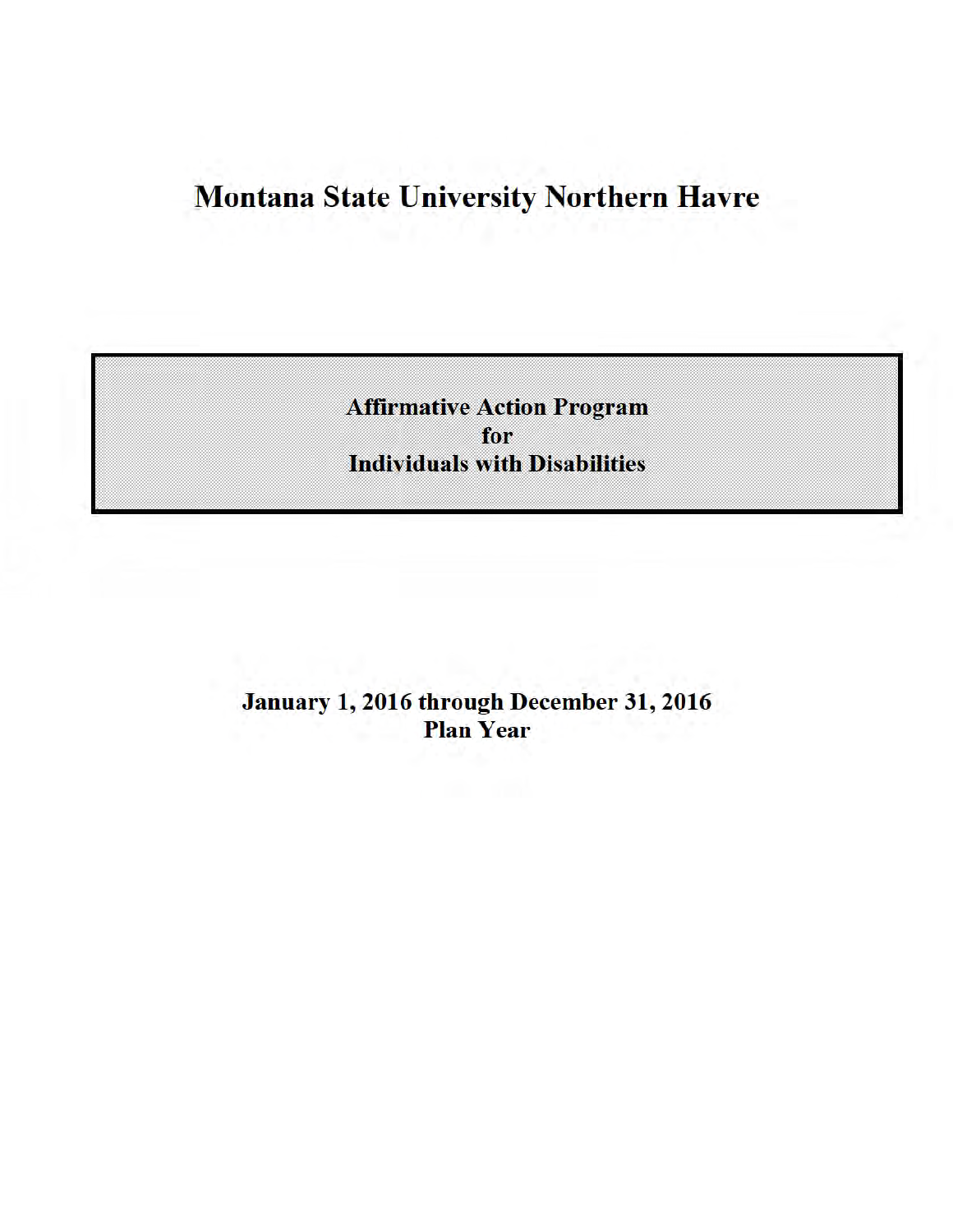# **CONFIDENTIAL, TRADE SECRET, AND PRIVATE MATERIAL**

For the purposes of this report, the term MSU Northern includes any of its divisions or subsidiaries. This Affirmative Action Plan contains confidential, trade secret, commercial, and private information of MSU Northern, which is protected from disclosure by the Office of Federal Contract Compliance Programs pursuant to the Trade Secrets Act, 18 U.S.C. § 1905. The release of this information could cause substantial harm to MSU Northern or its employees within the meaning of the Freedom of Information Act ("FOIA"), 5 U.S.C. §§ 552 (b)(3), (4), and (6) and the Trade Secrets Act. FOIA protects information in this document from mandatory disclosure to FOIA requestors. See, e.g., Chrysler v. Brown, 441 U.S. 281 (1979). Furthermore, release of any trade secret, confidential statistical or commercial information would be arbitrary and capricious in violation of the Administrative Procedure Act. See, e.g., CNA Financial Corp. v. Donovan, 830 F.2d 1132, 1144 (D.C. Cir.), cert. denied, 485 U.S. 977 (1988).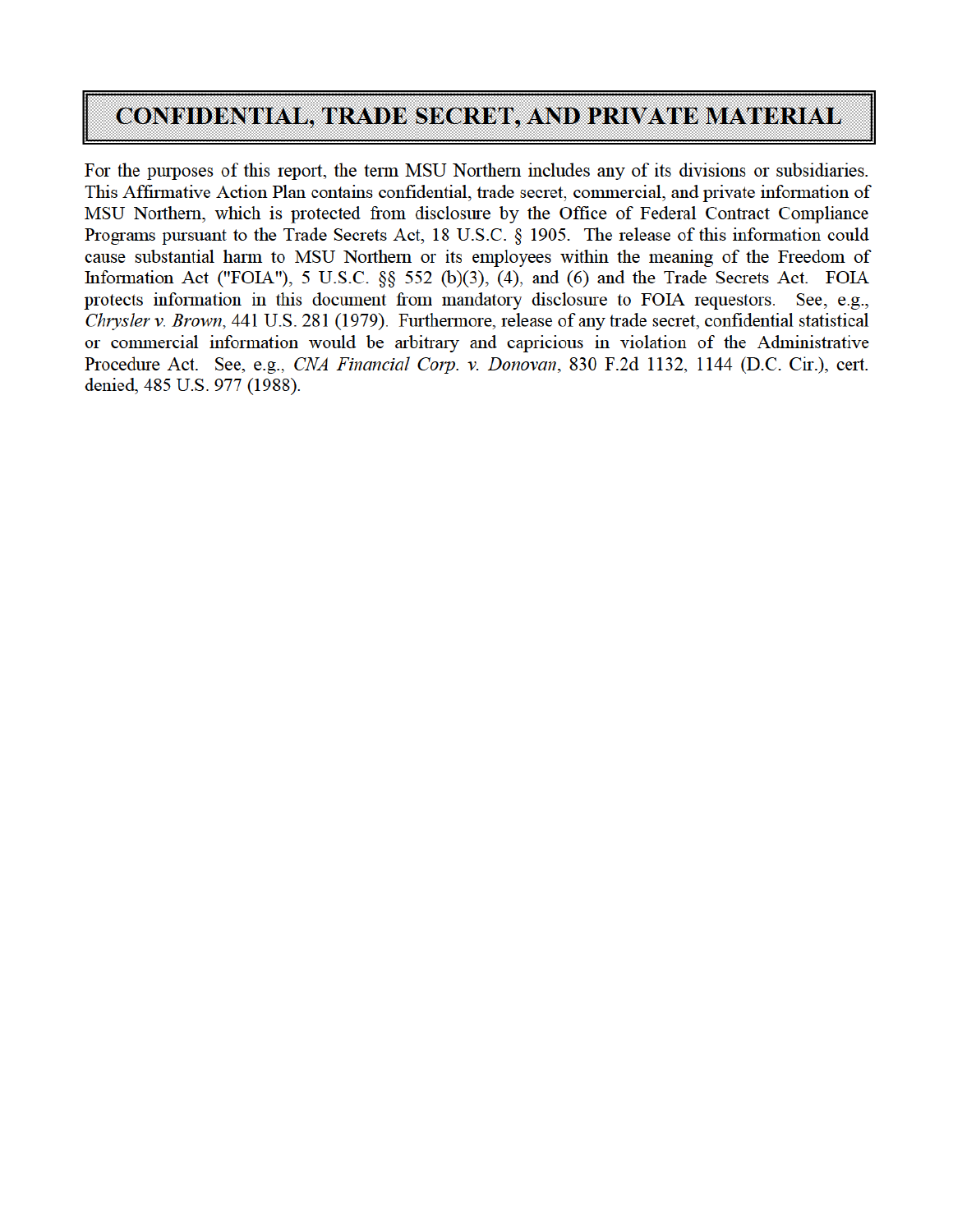# **Montana State University Northern Havre**

#### **AFFIRMATIVE ACTION PROGRAM FOR INDIVIDUALS WITH DISABILITIES**

**January 1, 2016 through December 31, 2016 Plan Year** 

## **TABLE OF CONTENTS**

| <b>INTRODUCTION</b>                                                  | $\mathbf{1}$            |
|----------------------------------------------------------------------|-------------------------|
| EQUAL EMPLOYMENT OPPORTUNITY POLICY STATEMENT                        | $\mathbf{1}$            |
| <b>REVIEW OF PERSONNEL PROCESSES</b>                                 | $\overline{2}$          |
| REVIEW OF PHYSICAL AND MENTAL JOB QUALIFICATIONS                     | 3                       |
| <b>REASONABLE ACCOMMODATION TO PHYSICAL AND MENTAL LIMITATIONS</b>   | $\boldsymbol{4}$        |
| <b>ANTI-HARASSMENT PROCEDURES</b>                                    | $\boldsymbol{4}$        |
| EXTERNAL DISSEMINATION OF POLICY, OUTREACH, AND POSITIVE RECRUITMENT | $\overline{\mathbf{4}}$ |
| <b>INTERNAL DISSEMINATION OF POLICY</b>                              | 7                       |
| <b>AUDIT AND REPORTING SYSTEM</b>                                    | 8                       |
| RESPONSIBILITY FOR IMPLEMENTATION OF THE PLAN                        | 8                       |
| <b>AFFIRMATIVE ACTION TRAINING</b>                                   | 12                      |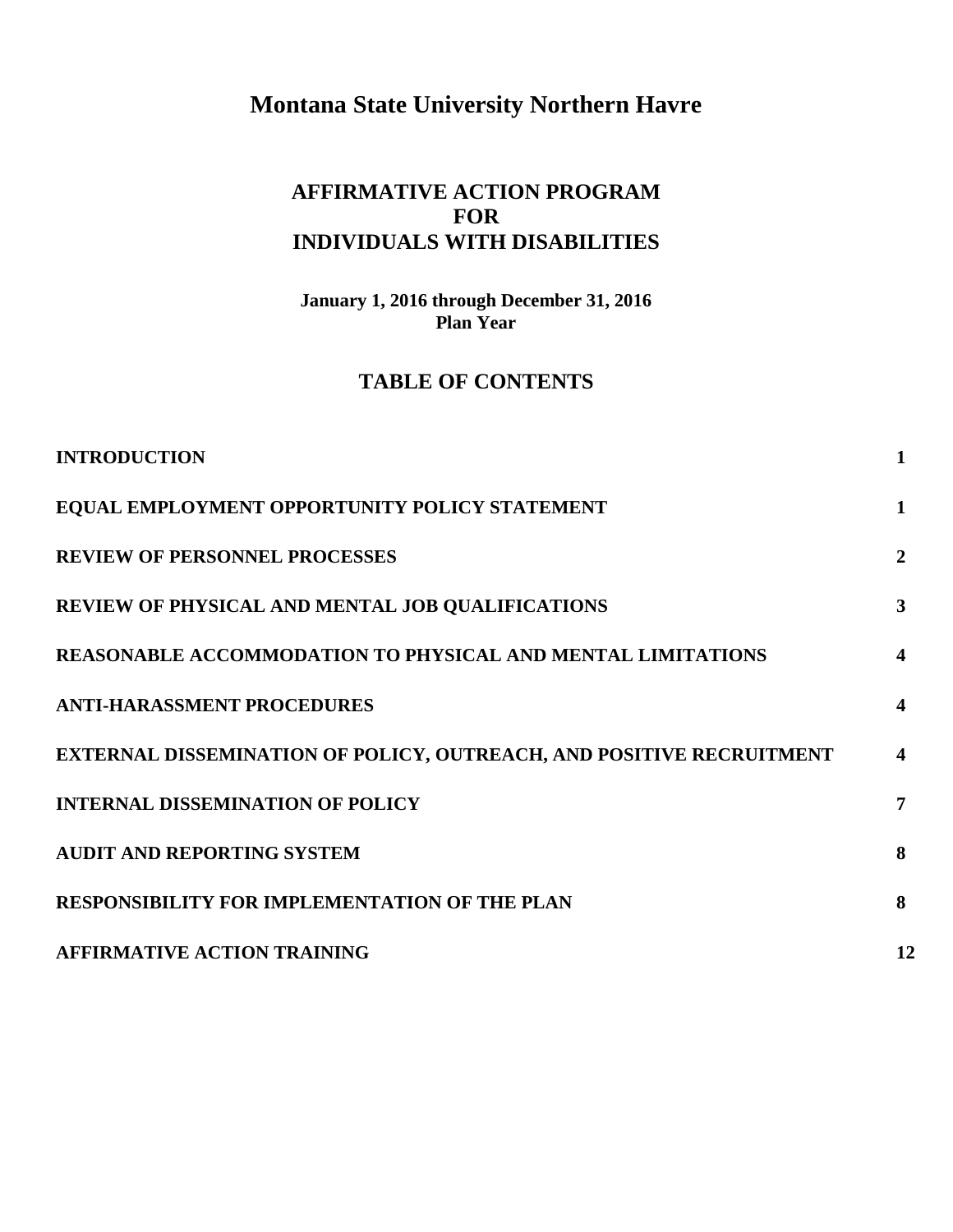#### **Introduction**

Montana State University Northern Havre (MSU Northern) sets forth this Affirmative Action Program ("AAP") for the year from January 1, 2016 through December 31, 2016, reaffirming its commitment to the spirit and letter of affirmative action law. Through the implementation of this plan MSU Northern continues its efforts to comply with Section 503 of the Rehabilitation Act of 1973 ("Section 503") and its implementing regulations, as amended, and to make the best possible use of personnel while contributing to the betterment of society and the community.

In developing this plan, MSU Northern recognizes its duty to ensure equal employment opportunity for, and to prevent discrimination against, individuals with disabilities. The following statement of policy reinforces that belief.

#### **Equal Employment Opportunity Policy Statement 41 C.F.R. § 60-741.44(a)**

In setting forth this plan MSU Northern reaffirms its belief and commitment in equal employment opportunity for all employees and applicants for employment in all terms and conditions of employment. Kathy Jaynes, as the EEO Administrator, oversees the plan development, modification, implementation, and reporting requirements and conducts management updates. MSU Northern's top U.S. executive supports MSU Northern's AAP.

MSU Northern provides for an audit and reporting system regarding MSU Northern's affirmative action responsibilities under Section 503 regulations, and assigns overall responsibility for the implementation of affirmative action responsibilities under these regulations.

MSU Northern recruits, hires, trains and promotes persons in all job titles, and ensures that all personnel actions are administered without regard to disability; and ensures that all employment actions are based only on valid job requirements. MSU Northern's employees and applicants are not subjected to harassment, intimidation, threats, coercion, or discrimination because they have engaged in or may engage in any of the following activities:

- 1. filing a complaint with MSU Northern or with Federal, state, or local agencies regarding the status covered under this AAP;
- 2. assisting or participating in any investigation, compliance review, hearing, or any other activity related to the administration of any Federal, State, or local law requiring equal employment opportunity for individuals with disabilities;
- 3. opposing any act or practice made unlawful by Section 503 or its implementing regulations, or any other Federal, State or local law requiring equal opportunity for individuals with disabilities; or
- 4. exercising any other right protected by Section 503 or its implementing regulations in this part.

MSU Northern's full AAP, absent the data metrics required by 41 CFR § 60-741.44(k), shall be available for inspection upon request at the location and during the hours that are posted at MSU Northern's establishment at MSU Northern's Human Resources Office.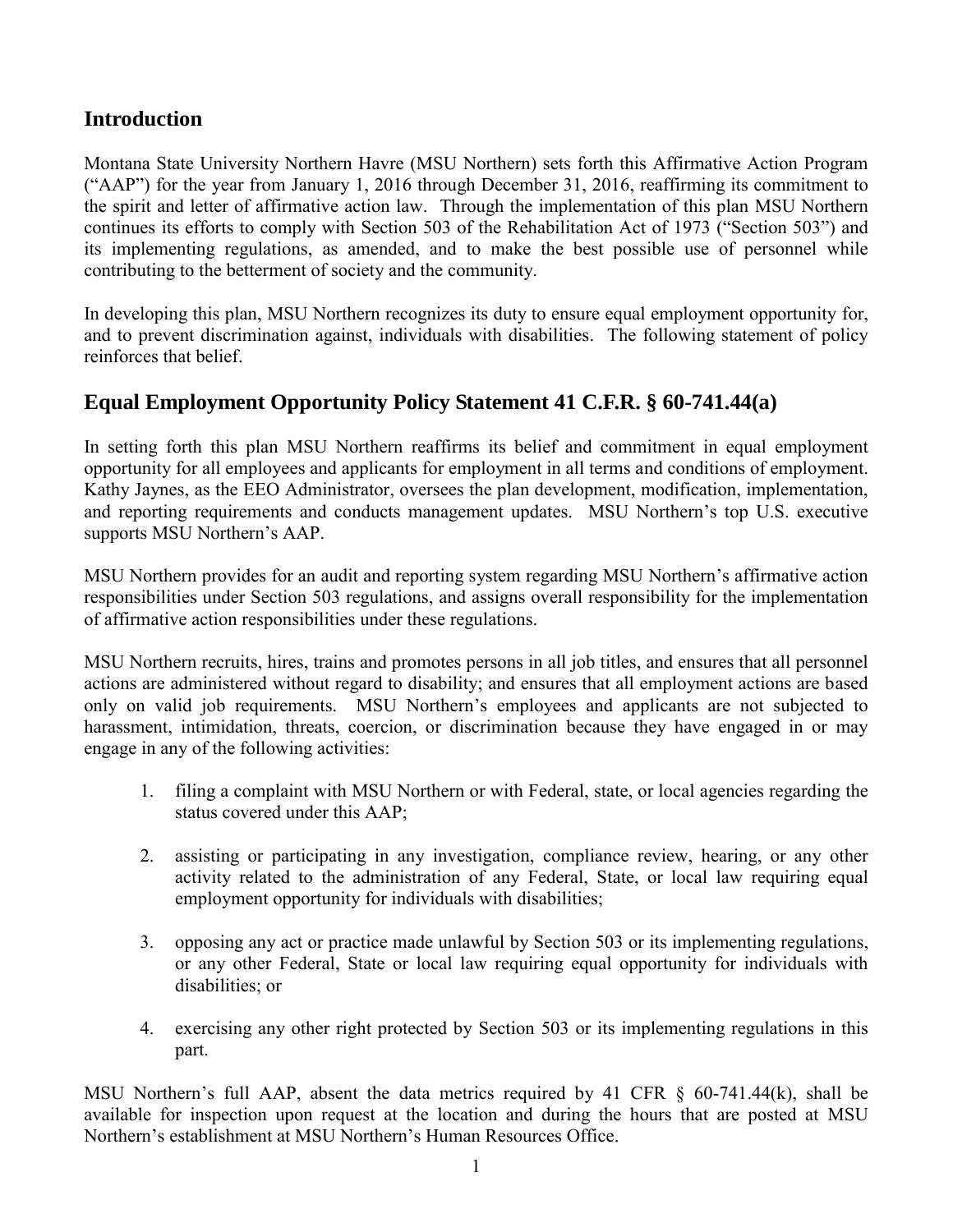#### **Review of Personnel Processes 41 C.F.R. § 741.44(b)**

- 1. MSU Northern ensures its personnel processes provide for careful, thorough, and systematic consideration of the job qualifications of applicants and employees with known disabilities for job vacancies filled either by hiring or promotion, and for all training opportunities offered or available.
- 2. MSU Northern also ensures its personnel processes do not stereotype individuals with disabilities in a manner which limits their access to jobs for which they are qualified.
- 3. MSU Northern also ensures its applicants and employees with disabilities have equal access to its personnel processes, including those implemented through information and communications technologies.
- 4. MSU Northern provides necessary reasonable accommodation to ensure applicants and employees with disabilities receive equal opportunity in the operation of personnel processes. MSU Northern periodically reviews such processes and makes any necessary modifications to ensure that these obligations are carried out. MSU Northern designs procedures that facilitate a review of the implementation of this requirement by MSU Northern and the Government. A description of the review and any necessary modifications to personnel processes or development of new processes are included in this AAP, and are as follows:
	- a. The application or personnel form of each known applicant who is an individual with a disability is annotated to identify each vacancy for which the applicant was considered, and the form is quickly retrievable for review by the Department of Labor and MSU Northern's personnel officials for use in investigations and internal compliance activities.
	- b. The personnel or application record of each known individual with a disability includes: (i) the identification of each promotion for which the individual with a disability was considered, and (ii) the identification of each training program for which the individual with a disability was considered.
	- c. In each case where an employee or applicant who is an individual with a disability is rejected for employment, promotion, or training, MSU Northern prepares a statement of the reason as well as a description of the accommodations considered. The statement of the reason for rejection (if the reason is medically related), and the description of the accommodations considered, are treated as confidential medical records in accordance with 41 C.F.R. § 60-741.23(d). These materials are available to the applicant or employee concerned upon request.
	- d. Where applicants or employees are selected for hire, promotion, or training and MSU Northern undertakes any accommodation which makes it possible for him or her to place an individual with a disability on the job, MSU Northern makes a record containing a description of the accommodation.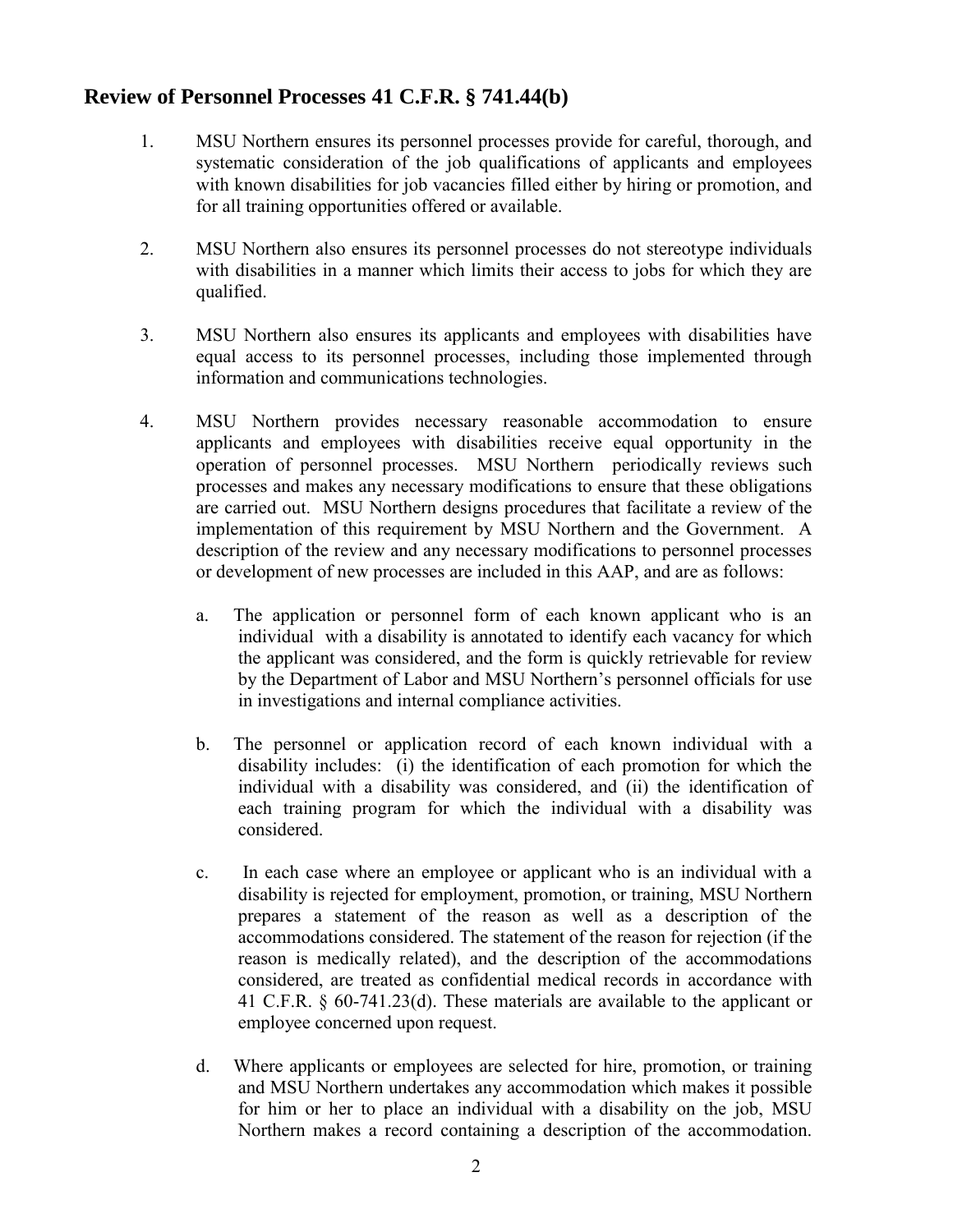The record is treated as a confidential medical record in accordance with  $\delta$ 60-741.23(d).

#### **Review of Physical and Mental Job Qualifications 41 C.F.R. § 60-741.44(c)**

- 1. MSU Northern has the following schedule for its review of physical and mental job qualification standards to ensure that, to the extent qualification standards tend to screen out qualified people with disabilities, such qualifications are job-related for the position in question and consistent with business necessity, and adheres to this schedule. The schedule is as follows annually; as new job qualifications are established; and/or, when new equipment is installed.
- 2. Whenever MSU Northern applies physical or mental qualification standards in the selection of applicants or employees for employment or other changes in employment status such as promotion, demotion or training, to the extent that qualification standards tend to screen out qualified individuals on the basis of disability, the standards are related to the specific job or jobs for which the individual is being considered and consistent with business necessity.
- 3. MSU Northern may use as a defense to a violation of its obligations in Paragraph 2 above that an individual poses a direct threat to the health or safety of the individual or others in the workplace.
- 4. No pre-employment physical examinations or questionnaires are used by MSU Northern prior to a job offer contingent on such examinations and other requirements.
- 5. When MSU Northern conducts a medical examination or inquiry of a person with a disability, it will do so according to the terms and conditions of the Federal Regulations implementing Section 503, and the results of such an examination or inquiry are kept confidential according to Federal regulations, which includes the following exceptions:
	- a. Supervisors and managers may be informed regarding restrictions on the work or duties of the applicant or employee and necessary accommodations;
	- b. First aid and safety personnel may be informed, when appropriate, if the disability might require emergency treatment; and,
	- c. Government officials engaged in enforcing the laws administered by the OFCCP regarding individuals with disabilities, or enforcing The Americans with Disabilities Act ("the ADA") and The Americans with Disabilities Act Amendment Act of 2008 ("the ADAAA"), shall be provided relevant information on request.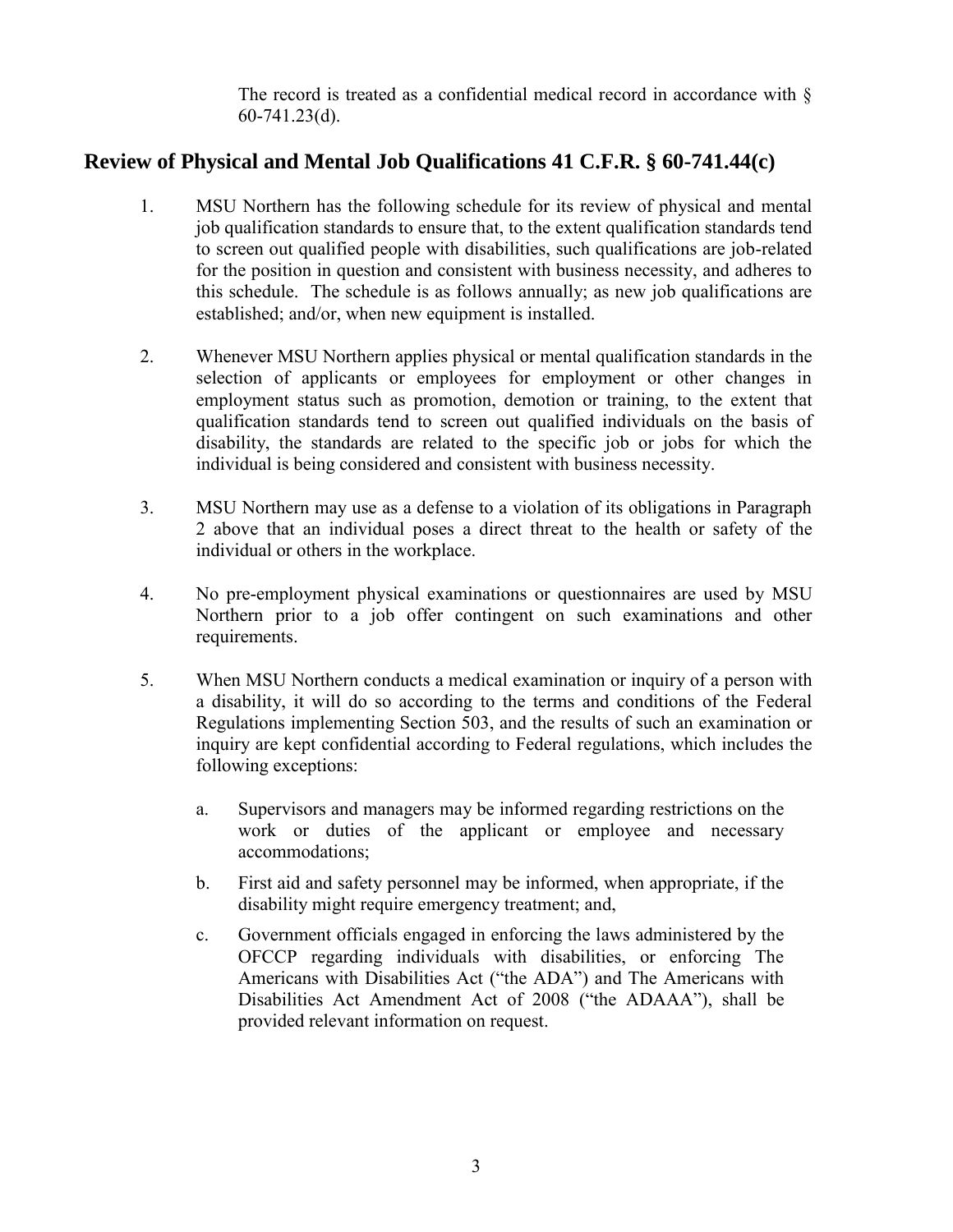## **Reasonable Accommodation to Physical and Mental Limitations 41 C.F.R. § 60- 741.44(d)**

- 1. It is MSU Northern's policy, as a matter of nondiscrimination, to make reasonable accommodation to the known physical and mental limitations of all otherwise qualified individuals with a disability, unless MSU Northern can demonstrate that the accommodation would impose an undue hardship on MSU Northern's business. Undue hardship will be determined by its definition under applicable regulations under Section 503 including, but not limited to the following: Undue hardship means, with respect to the provision of an accommodation, significant difficulty or expense incurred by the contractor, when considered in light of the factors set forth in 41 CFR  $\S$  741.2 (aa)(2), such as the overall financial resources of the facility and the impact of the accommodation upon the operation of the facility (this is not an all-inclusive list).
- 2. As a matter of affirmative action, if an employee with a known disability is having significant difficulty performing his or her job and it is reasonable to conclude that the performance problem may be related to the known disability, MSU Northern shall confidentially notify the employee of the performance problem and inquire whether the problem is related to the employee's disability. If the employee responds affirmatively, MSU Northern shall confidentially inquire whether the employee is in need of a reasonable accommodation.

#### **Anti-Harassment Procedures 41 C.F.R. § 60-741.44(e)**

MSU Northern has developed and implemented procedures to ensure that its employees are not harassed on the basis of disability.

#### **External Dissemination of Policy, Outreach, and Positive Recruitment 41 C.F.R. § 60-741.44(f)**

- 1. MSU Northern undertakes appropriate outreach and positive recruitment activities that are reasonably designed to effectively recruit qualified individuals with disabilities. It is not contemplated that MSU Northern will necessarily undertake all the activities listed in Paragraph  $(f)(2)$  of this section or that its activities will be limited to those listed. The scope of MSU Northern's efforts shall depend upon all the circumstances, including the contractor's size and resources and the extent to which existing employment practices are adequate.
- 2. Examples of outreach and recruitment activities. Below are examples of outreach and positive recruitment activities MSU Northern may undertake in accordance with Paragraph 1 of this section.
	- a. Enlisting the assistance and support of the following persons and organizations in recruiting, and developing on-the-job training opportunities for individuals with disabilities, in order to fulfill its commitment to provide equal employment opportunity for such individuals: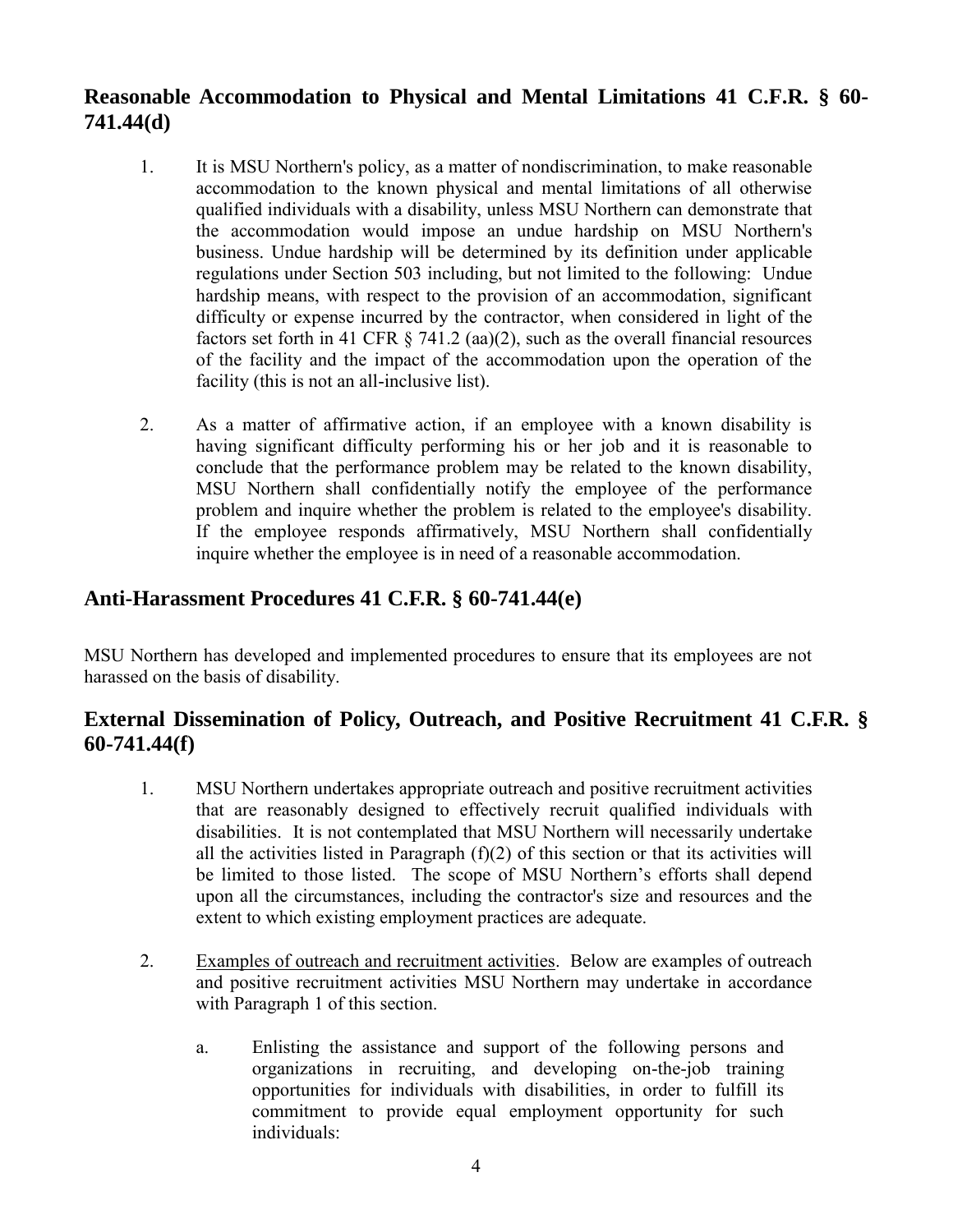- i. the State Vocational Rehabilitation Service Agency ("SVRA"), State mental health agency, or State developmental disability agency in the area of the contractor's establishment;
- ii. the Employment One-Stop Career Center (One-Stop) or American Job Center nearest the contractor's establishment;
- iii. the Department of Veterans Affairs Regional Office nearest MSU Northern's establishment (*www.va.gov*);
- iv. entities funded by the Department of Labor that provide recruitment or training services for individuals with disabilities, such as the services currently provided through the Employer Assistance and Resource Network (EARN) (*www.earnworks.com*);
- v. local Employment Network ("EN") organizations (other than MSU Northern, if MSU Northern is an EN) listed in the Social Security Administration's Ticket to Work Employment Network Directory (*www.yourtickettowork.com/endir*);
- vi. local disability groups, organizations, or Centers for Independent Living (CIL) near the contractor's establishment;
- vii. placement or career offices of educational institutions that specialize in the placement of individuals with disabilities; and
- viii. private recruitment sources, such as professional organizations or employment placement services that specialize in the placement of individuals with disabilities.
- b. In addition, MSU Northern has considered taking the actions listed below to fulfill its commitment to provide equal employment opportunities to individuals with disabilities. It is not contemplated that MSU Northern will necessarily undertake all of the activities listed below.
	- i. Formal briefing sessions held, preferably on MSU Northern's premises, with representatives from recruiting sources. MSU Northern's facility tours, clear and concise explanations of current and future job openings, position descriptions, worker specifications, explanations of MSU Northern's selection process, and recruiting literature are an integral part of any such briefing. At any such briefing sessions, MSU Northern's official in charge of MSU Northern's AAP should be in attendance when possible. Formal arrangements are made for referral of applicants, follow up with sources, and feedback on disposition of applicants, from any such briefings.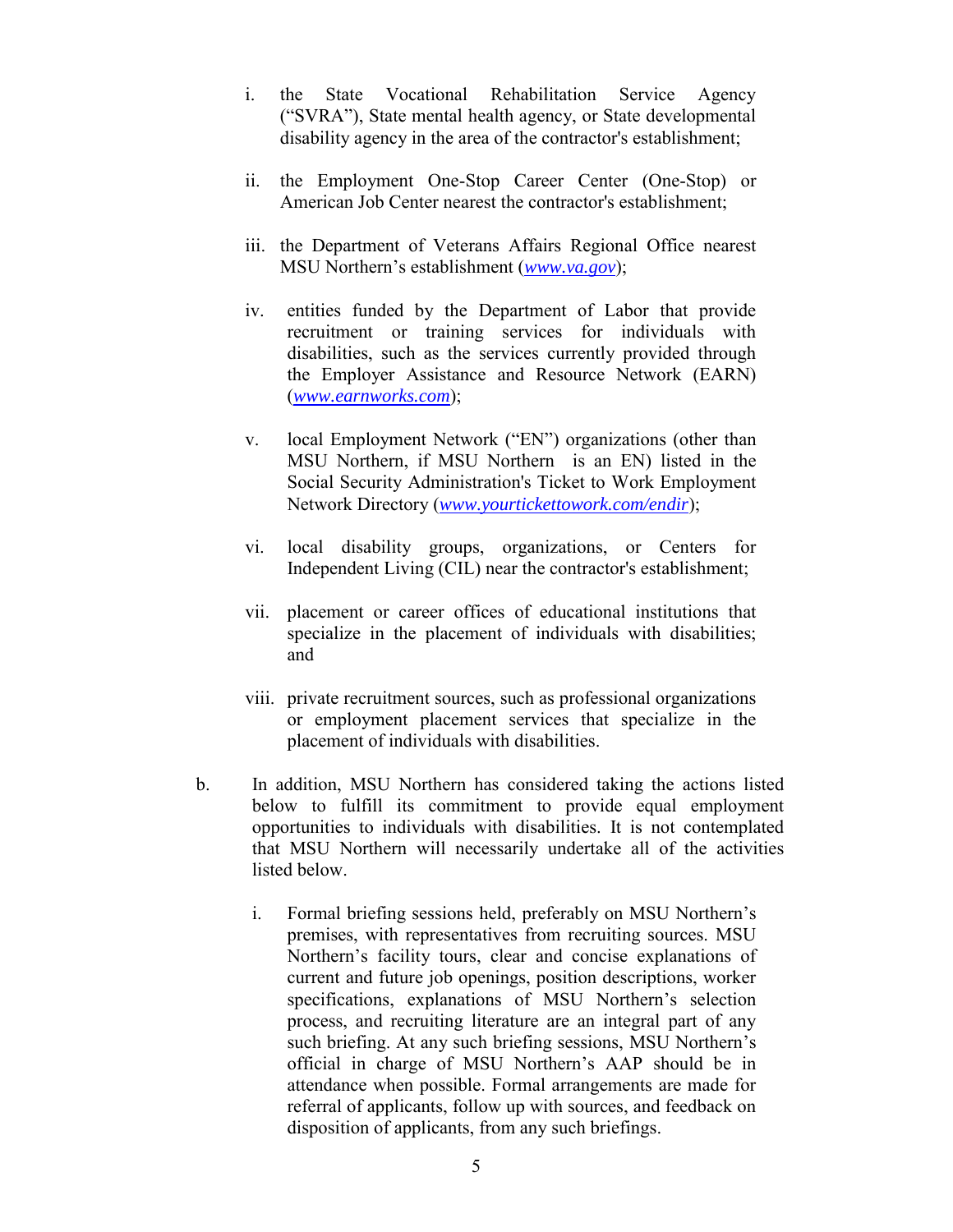- ii. MSU Northern's recruitment efforts at all educational institutions incorporate special efforts to reach students who are individuals with disabilities.
- iii. MSU Northern makes an effort to participate in work-study programs for students, trainees, or interns with disabilities in programs found through outreach, such as to State and local schools and universities, and through EARN.
- iv. Individuals with disabilities may be made available for participation in MSU Northern's career days, youth motivation programs, and related activities in MSU Northern's communities.
- v. MSU Northern takes any other positive steps it deems necessary to attract individuals with disabilities not currently in the work force who have requisite skills and can be recruited through affirmative action measures. These individuals may be located through State and local agencies supported by the U.S. Department of Education's Rehabilitation Services Administration (RSA) (*http://rsa.ed.gov/*), local Ticket-to-Work Employment Networks, or local chapters of groups or organizations that provide services for individuals with disabilities.
- vi. MSU Northern, in making hiring decisions, considers applicants who are known to have disabilities for all available positions for which they may be qualified when the position(s) applied for is unavailable.
- 3. Assessment of external outreach and recruitment efforts. MSU Northern on an annual basis, reviews the outreach and recruitment efforts it has taken over the previous twelve months to evaluate its effectiveness in identifying and recruiting qualified individuals with disabilities. MSU Northern documents each evaluation, including at a minimum the criteria it used to evaluate the effectiveness of each effort and MSU Northern's conclusion as to whether each effort was effective. Among these criteria shall be the data MSU Northern collected pursuant to 41 C.F.R. § 741.44(k) for the current year and the two most recent previous years. If MSU Northern concludes the totality of its efforts were not effective in identifying and recruiting qualified individuals with disabilities, it identifies and implements alternative efforts listed in Paragraph 2 above in order to fulfill its obligations.
- 4. MSU Northern sends written notification of its policy relating to its affirmative action efforts to all subcontractors, including subcontracting vendors and suppliers, requesting appropriate action on their part.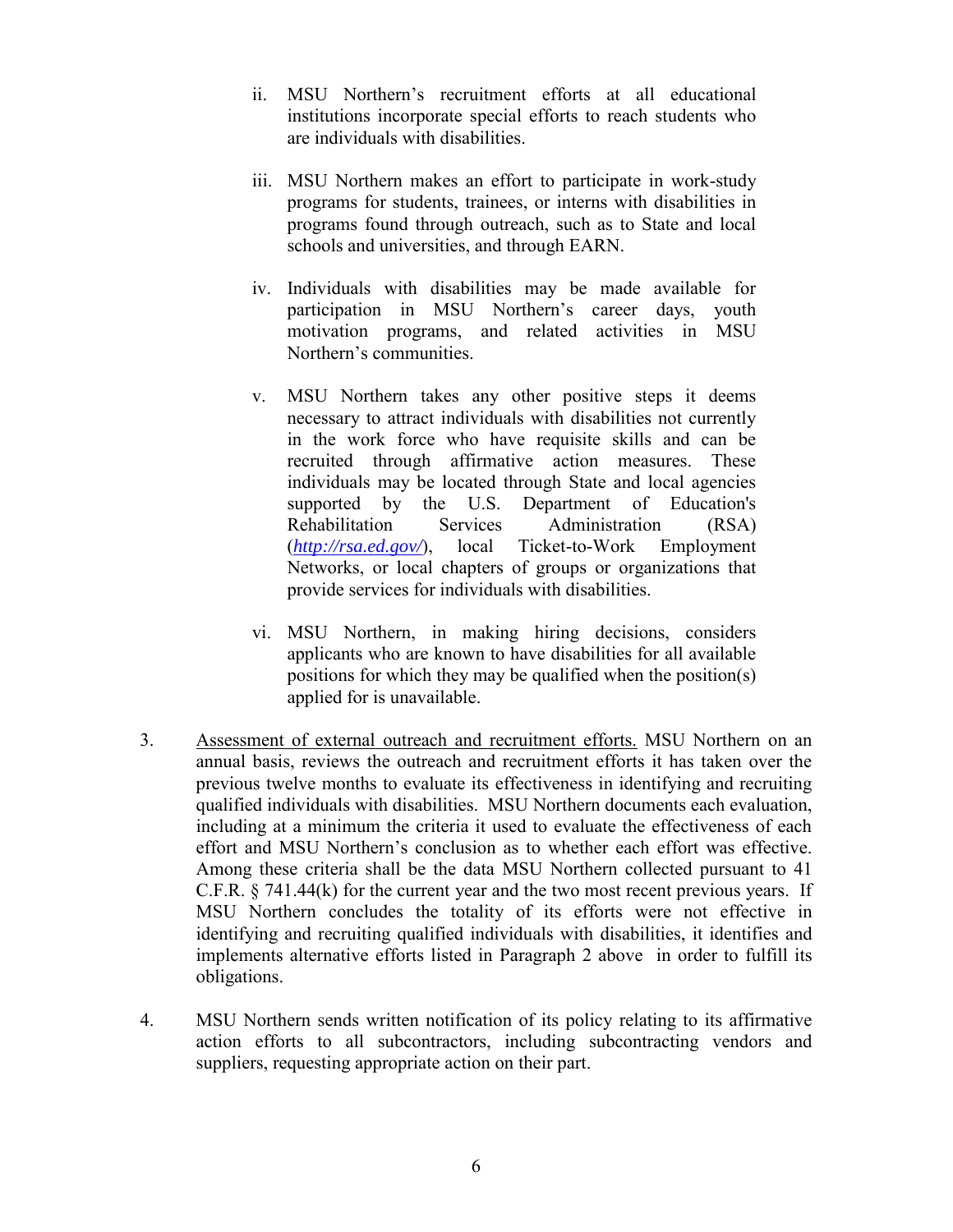5. MSU Northern documents all activities it undertakes to comply with the obligations of this section, and retains these documents for a period of three (3) years.

## **Internal Dissemination of Policy 41 C.F.R. § 60-741.44(g)**

- 1. MSU Northern recognizes that even a strong outreach program for individuals with disabilities may be ineffective without adequate internal support from its supervisors and employees. Therefore, to ensure greater employee cooperation and participation in MSU Northern's efforts regarding its obligation to engage in affirmative action efforts to employ and advance in employment qualified individuals with disabilities, MSU Northern has developed the following internal procedures. These procedures have been designed to foster understanding, acceptance and support among MSU Northern's executive, management, supervisory, and other employees to encourage such persons to take the necessary actions to aid the contractor in meeting this obligation.
- 2. MSU Northern implements and disseminates this policy internally as follows:
	- a. includes the policy in MSU Northern's policy manual or otherwise makes the policy available to employees; and
	- b. where MSU Northern is a party to a collective bargaining agreement, it notifies union officials and/or employee representatives of the contractor's policy and request their cooperation;
- 3. Below are some of the other methods MSU Northern may additionally use to implement and disseminate this policy internally:
	- a. informs all employees and prospective employees of MSU Northern's commitment to engage in affirmative action to increase employm**e**nt opportunities for individuals with disabilities;
	- b. periodically schedules special meetings with all employees to discuss the policy and explain individual employee responsibilities;
	- c. publicizes the policy in MSU Northern's newspaper, magazine, annual report and other media;
	- d. conducts special meetings with executive, management, and supervisory personnel to explain the intent of the policy and individual responsibility for effective implementation making clear MSU Northern's chief executive officer's support for the affirmative action policy;
	- e. discusses the policy thoroughly in both employee orientation and management training meetings;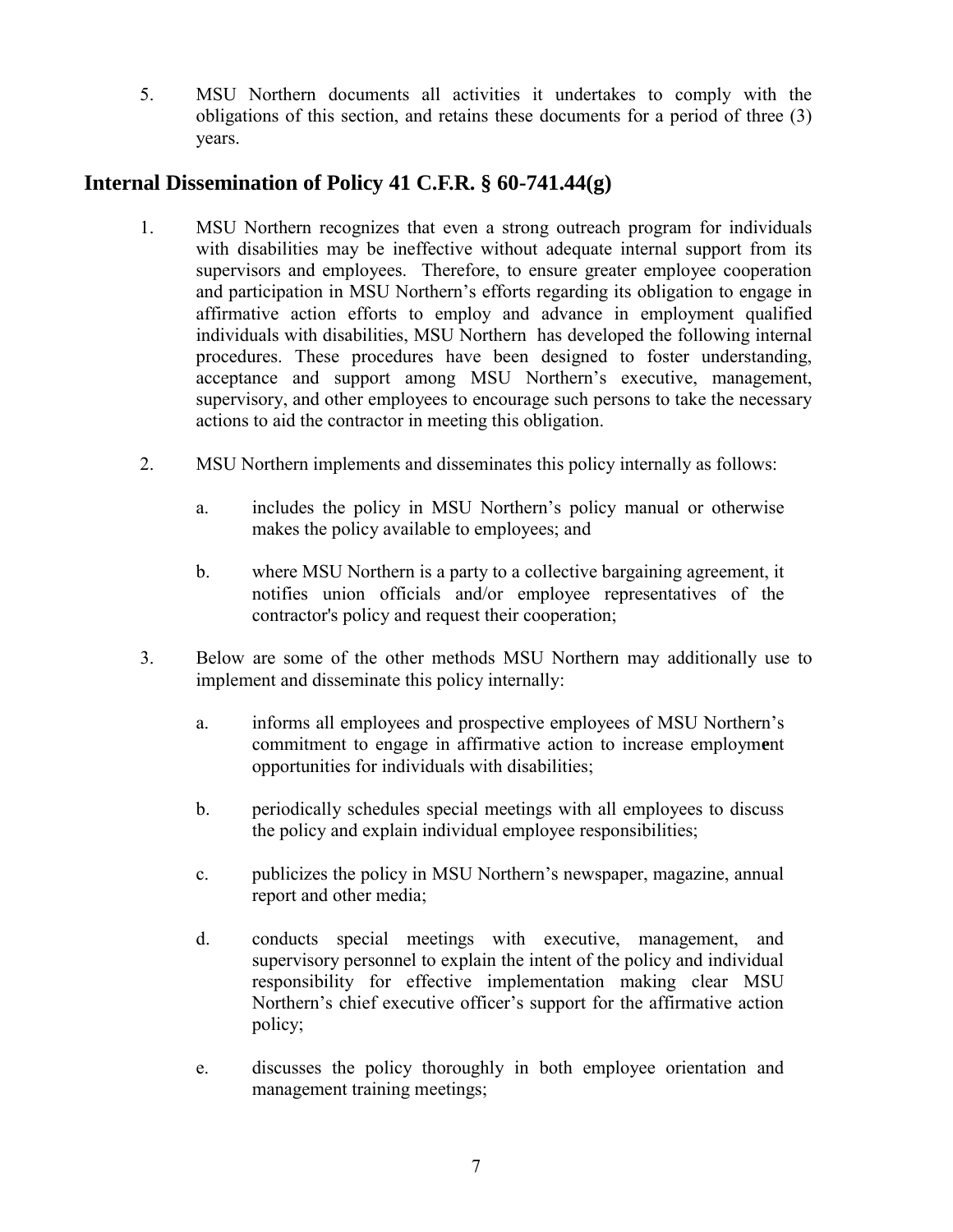- f. includes articles on accomplishments of individuals with disabilities in MSU Northern's publications; and
- g. when employees are featured in employee handbooks and similar publications, includes individuals with disabilities.

#### **Audit and Reporting System 41 C.F.R. § 60-741.44(h)**

MSU Northern has designed and has implemented an audit and reporting systems that:

- 1. Measures the effectiveness of MSU Northern's affirmative action program.
- 2. Indicates any need for remedial action.
- 3. Determines the degree to which MSU Northern's affirmative action objectives have been attained.
- 4. Determines whether known individuals with disabilities have had the opportunity to participate in all company sponsored-educational, training, recreational and social activities.
- 5. Measures MSU Northern's compliance with the AAP's specific obligations.
- 6. Documents the actions taken to comply with the obligations of Paragraphs (1) through (5) of this section, and retain these documents as employment records for a period of three years from the date of making of the record.
- 7. Where MSU Northern, upon its review, finds its AAP to be deficient and need further progress, MSU Northern undertakes necessary action to bring the program into compliance.

## **Responsibility for Implementation of the Plan 41 C.F.R. § 60-741.44(i)**

#### **1. Identification and Responsibilities of the EEO/AA Administrator. 41 C.F.R. § 60-741.44(i)**

In furtherance of MSU Northern's commitment to Affirmative Action and Equal Employment Opportunity, overall responsibility for implementing MSU Northern's AAP rests with its EEO/AA Administrator, whose identity appears on all internal and external communications regarding MSU Northern's AAP. The EEO/AA Administrator has been given the necessary senior management support and staff to manage the implementation of this AAP. Specifically, Kathy Jaynes or the designated representative's duties include the following, all of which are administered in accordance with the Section 503 regulations:

a. Ensuring MSU Northern posts in conspicuous places, available to employees and applicants for employment, notices in a form to be prescribed by the OFCCP Director provided by or through the contracting officer. Such notices shall state the rights of applicants and employees as well as MSU Northern's obligation under the law to take affirmative action to employ and advance in employment qualified employees and applicants with disabilities.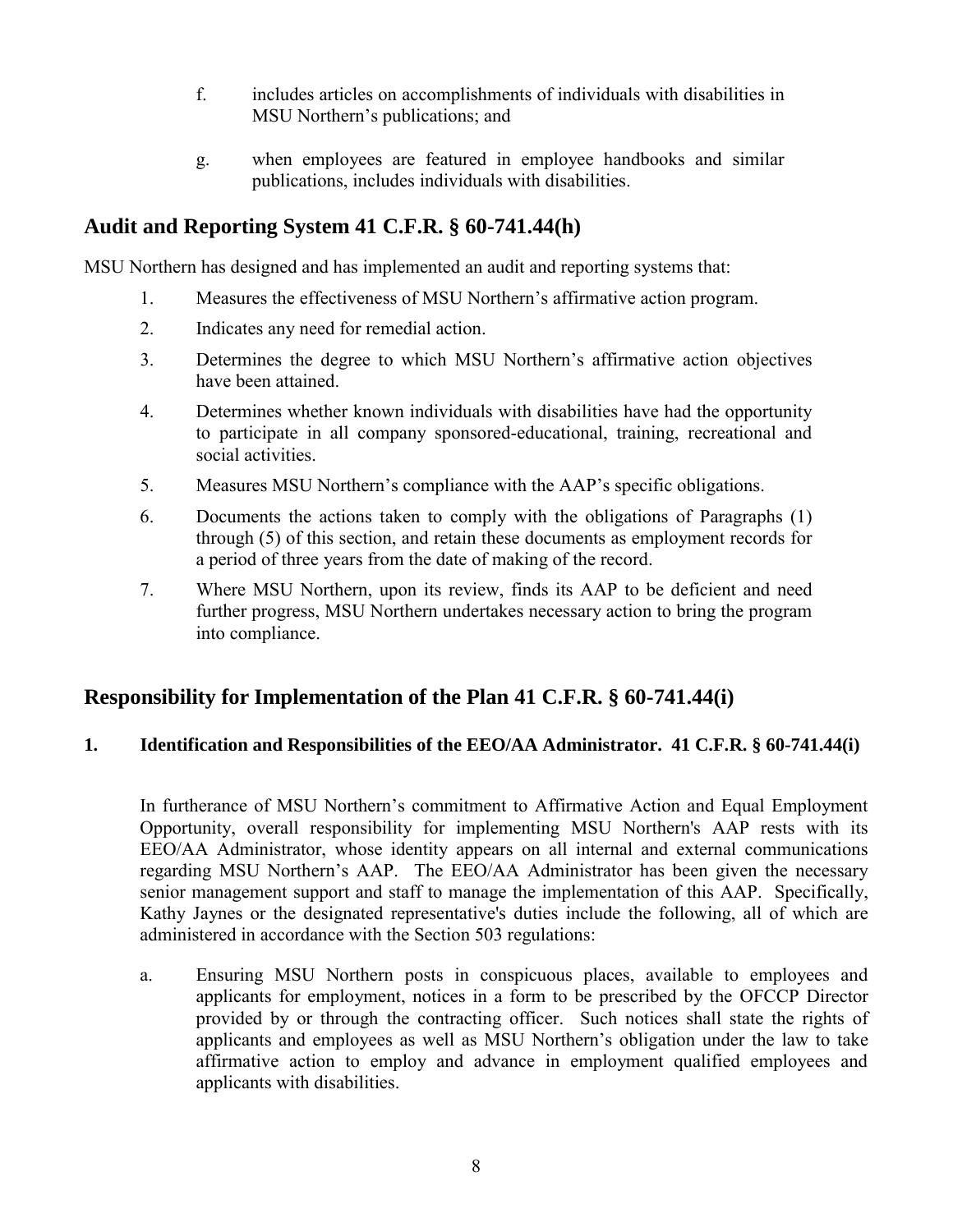- b. Ensuring MSU Northern's applicants or employees with disabilities are provided the notice in a form that is accessible and understandable to the individual applicant or employee (e.g., providing Braille or large print versions of the notice, or posting a copy of the notice at a lower height for easy viewing by a person using a wheelchair) when an applicant or employee requests the poster in an alternative format, or when MSU Northern knows that an applicant or employee is unable to read the poster because of a disability. MSU Northern may also provide the poster to an applicant or employee with a disability in other alternate means, such as on disc or in audio recording, as long as the format provided enables the individual with a disability to access the contents of a poster.
- c. Ensuring that, with respect to employees, if any, who do not work at a physical location of MSU Northern, MSU Northern satisfies its posting obligations by posting such notices in an electronic format, provided that MSU Northern provides computers, or access to computers, that can access the electronic posting to such employees, or MSU Northern has actual knowledge that such employees otherwise are able to access the electronically posted notices.
- d. Ensuring electronic notices for employees are posted in a conspicuous location and format on MSU Northern's intranet or sent by electronic mail to employees. An electronic posting is used by MSU Northern to notify job applicants of their rights if MSU Northern utilizes an electronic application process. Such electronic applicant notice are conspicuously stored with, or as part of, the electronic application.
- e. Ensuring that to the extent this requirement is applicable to MSU Northern, MSU Northern notifies labor organizations of its EEO policy as required by 41 C.F.R. § 60- 741.44(g).
- f. Ensuring MSU Northern includes the provisions of this clause in every subcontract or purchase order in excess of \$10,000 under the terms and conditions of 41 CFR 60- 741.5(a).
- g. Ensuring that all solicitations or advertisements for employees placed by or on behalf of MSU Northern, state that all qualified applicants will receive consideration for employment and will not be discriminated against on the basis of disability.
- h. Developing, maintaining and, where appropriate, modifying MSU Northern's AAP for individuals with disabilities, policy statements, personnel policies, internal and external communication techniques including discussions with managers, supervisors and employees to ensure MSU Northern's policies are followed, and monitoring the effectiveness of these actions.
- i. Advising supervisors that they are responsible for preventing harassment of employees due to their status as individuals with disabilities.
- j. Ensuring affirmative action training is conducted in accordance with 41 C.F.R. § 60- 741.44(j).
- k. Identifying problem areas with line management in the implementation of the program, and helping management develop solutions to any identifiable problem area.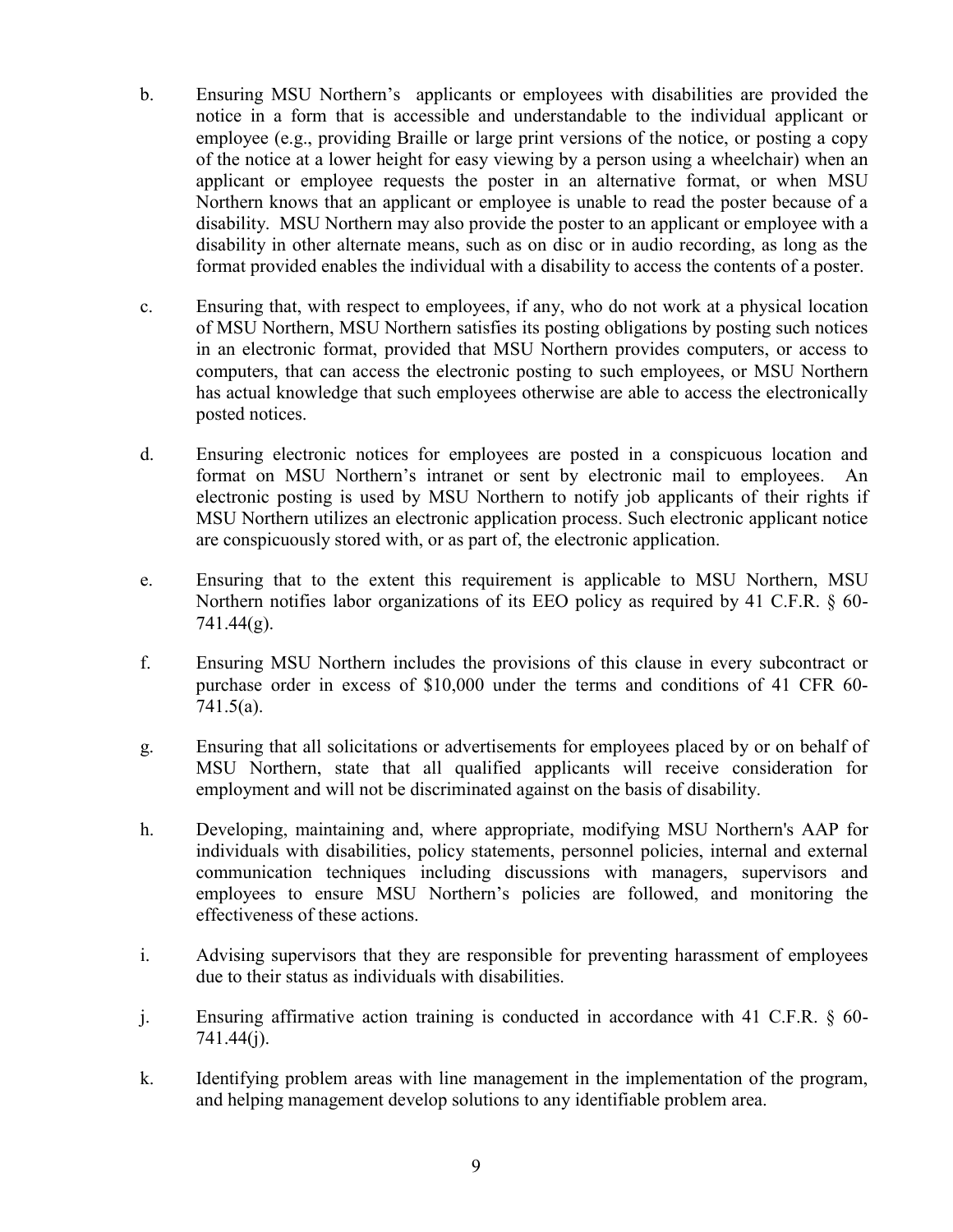- l. Designing, implementing and overseeing an audit and reporting system to monitor the progress of MSU Northern and the AAP's effectiveness, including auditing the contents of MSU Northern's electronic and hard copy bulletin boards on a regular basis to ensure that compliance information that is posted is up to date and accessible to applicants and employees with disabilities.
- m. Serving as liaison between MSU Northern and governmental enforcement agencies, community groups, vocational rehabilitation organizations, and organizations for individuals with disabilities.
- n. Evaluating the effectiveness of MSU Northern's plan on a regular basis, as described in this AAP, and reporting to management.
- o. Monitoring policies and procedures including the selection, evaluation, promotion and training process with regard to the various terms and conditions of employment to attempt to ensure compliance with affirmative action obligations.
- p. Overseeing MSU Northern's processes and procedures: a) to ensure that career counseling for employees with known disabilities, when requested and appropriate; and, b) to review personnel actions, policies, procedures, and employee and applicants' qualifications to ensure individuals with disabilities are treated in accordance with antidiscrimination laws when hiring, promotion, transfer, and termination actions occur.
- q. Keeping management up to date on the latest developments in the areas of EEO and affirmative action.
- r. Assisting in the investigation, handling and disposition of employee discrimination and harassment complaints.
- s. Conducting periodic reviews of offices to ensure compliance in the areas of proper display of posters and notices, and opportunity for participation in Company-sponsored recreational, educational and social activities.
- t. Overseeing and ensuring that the below self-identification procedures are conducted as set forth in the Section 503 regulations, using the language and manner prescribed by the OFCCP Director and published on the OFCCP Web site, as follows:
	- i. Pre-offer self-identification invitation procedures for MSU Northern's job applicants as set forth in 41 C.F.R.  $\frac{60-741.42}{a}$ ;
	- ii. Post-offer identification procedures for MSU Northern's job applicants as set forth in 41 C.F.R. § 60-741.42 (a); and
	- iii. Self-identification invitation procedures for MSU Northern's employees as set forth in 41 C.F.R. § 60-741.42 (a).

Ensuring that MSU Northern does not compel or coerce an individual to selfidentify as an individual with a disability, and that MSU Northern keeps all information on self-identification confidential, and maintains it in a data analysis file (rather than in the medical files of individual employees) as set forth in 41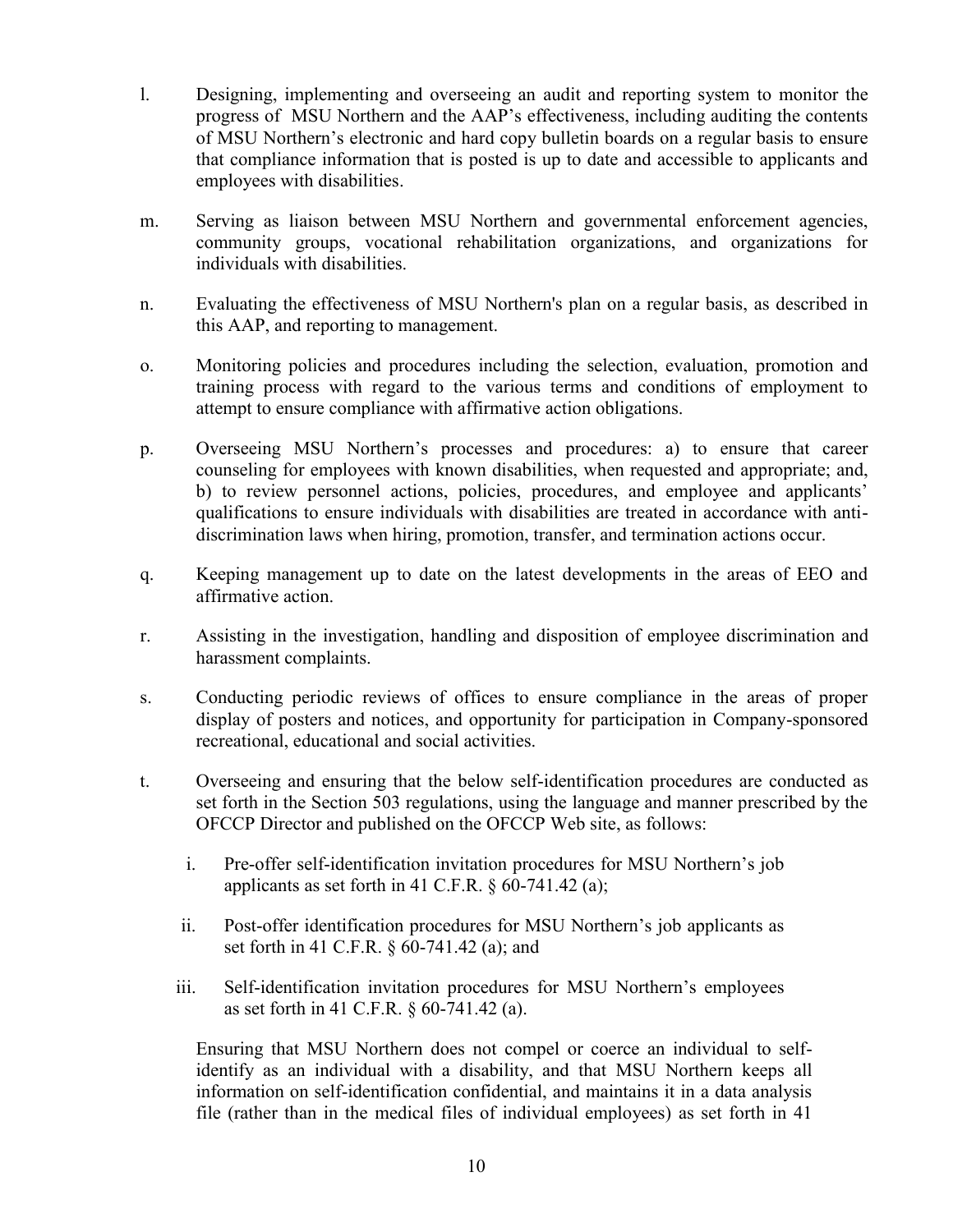C.F.R. § 60-741.23(d). MSU Northern only uses the self-identification information may be used only in accordance with the Section 503 regulations.

- u. Ensuring that MSU Northern annually evaluates its utilization of individuals with disabilities in each job group, or in its entire workforce in accordance with 41 C.F.R. § 60-741.45, including the following:
	- i. Ensuring that when the percentage of individuals with disabilities in one or more job groups, or in MSU Northern's entire workforce, as applicable, is less than the utilization goal established in the Section 503 regulations, MSU Northern takes steps to determine whether and where impediments to equal employment opportunity exist. When making this determination, MSU Northern assesses its personnel processes, the effectiveness of its outreach and recruitment efforts, the results of its affirmative action program audit, and any other areas that might affect the success of its AAP.
	- ii. Ensuring that MSU Northern develops and executes action-oriented programs designed to correct any identified problem areas. These actionoriented programs may include the modification of personnel processes to ensure equal employment opportunity for individuals with disabilities, alternative or additional outreach and recruitment efforts from among those listed in 41 CFR  $\S$  60-741.44 (f)(1) and (f)(2), and/or other actions designed to correct the identified problem areas and attain the established goal.

#### **2. Management Responsibilities 41 C.F.R. § 60-741.44(i)**

Line and upper management are advised of their responsibilities for MSU Northern's AAP regarding individuals with disabilities within his or her area of responsibility, including but not limited to their obligations to:

- a. Review MSU Northern's AAP for individuals with disabilities with subordinate managers and supervisors to ensure they are aware of the policy, understand their obligation to comply with it in all personnel actions and understand the need for support at all levels.
- b. Assist in the auditing of plan progress, identification of problem areas, formulation of solutions, establishment of departmental goals and objectives, and development of training programs, when appropriate.
- c. Review the qualifications of applicants and employees in their area of responsibility to ensure qualified individuals with disabilities are treated in a nondiscriminatory manner when hire, promotion, transfer, and termination actions occur.
- d. Review employees' performance to ensure that illegal discrimination regarding individuals with disabilities does not occur.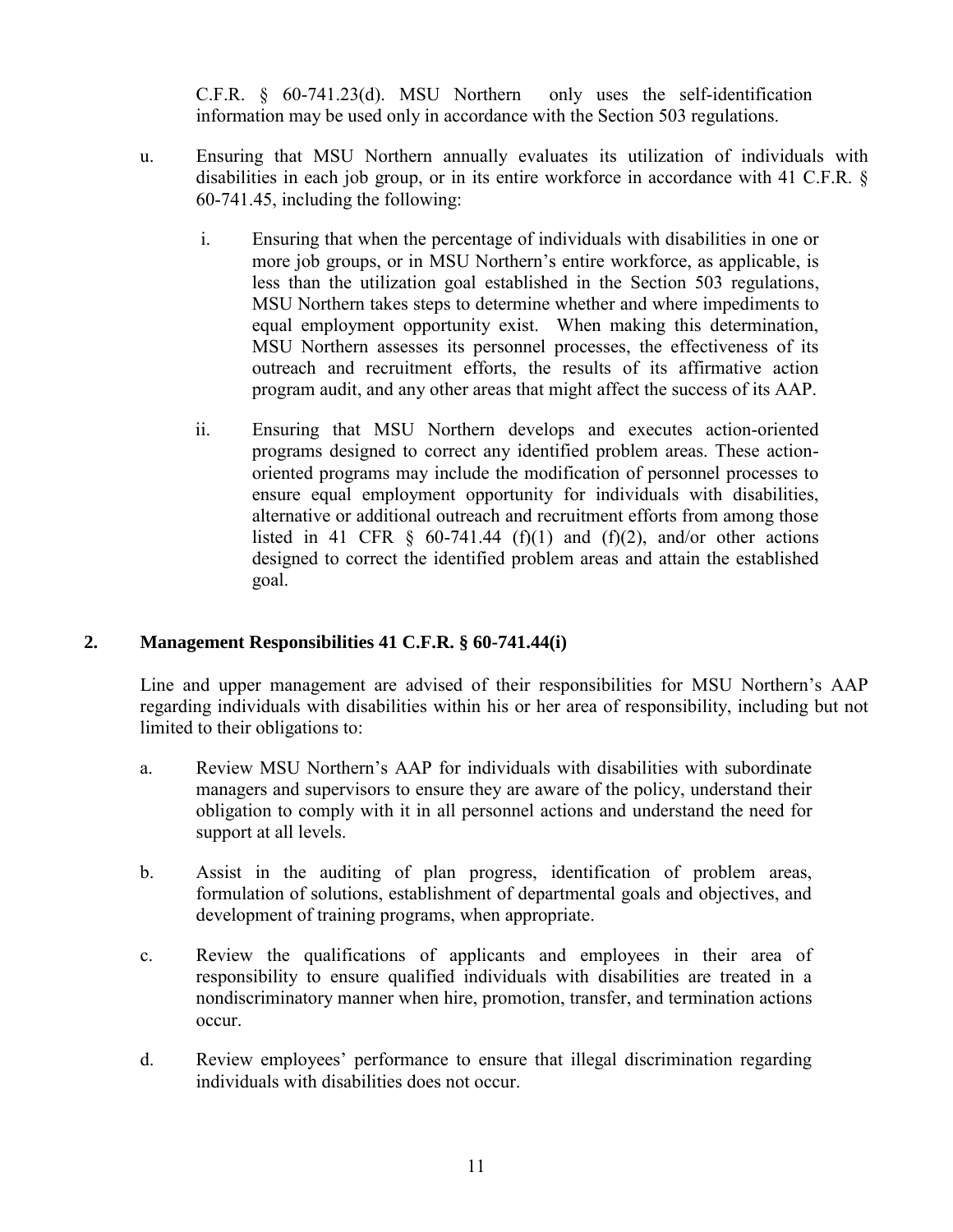- e. Make available career counseling to employees with known disabilities, when so requested, and as appropriate.
- f. Review position descriptions to see that they adequately reflect the job to be performed.
- g. Audit training programs, hiring, and promotion patterns.
- h. Assist employees and other members of management in the prevention of harassment.
- i. If an employee with a known disability is having significant difficulty performing his or her job and it is reasonable to conclude that the performance problem may be related to the known disability, confidentially notify the employee of the performance problem and inquire whether the problem is related to the employee's disability. If the employee responds affirmatively, MSU Northern shall confidentially inquire whether the employee is in need of a reasonable accommodation.
- j. Show support for MSU Northern's AAP.

#### **Affirmative Action Training 41 C.F.R. § 60-741.44(j)**

MSU Northern provides training and guidance to all personnel who are involved in the recruitment, screening, selection, promotion, disciplinary and other related processes to ensure that its AAP commitments are implemented.